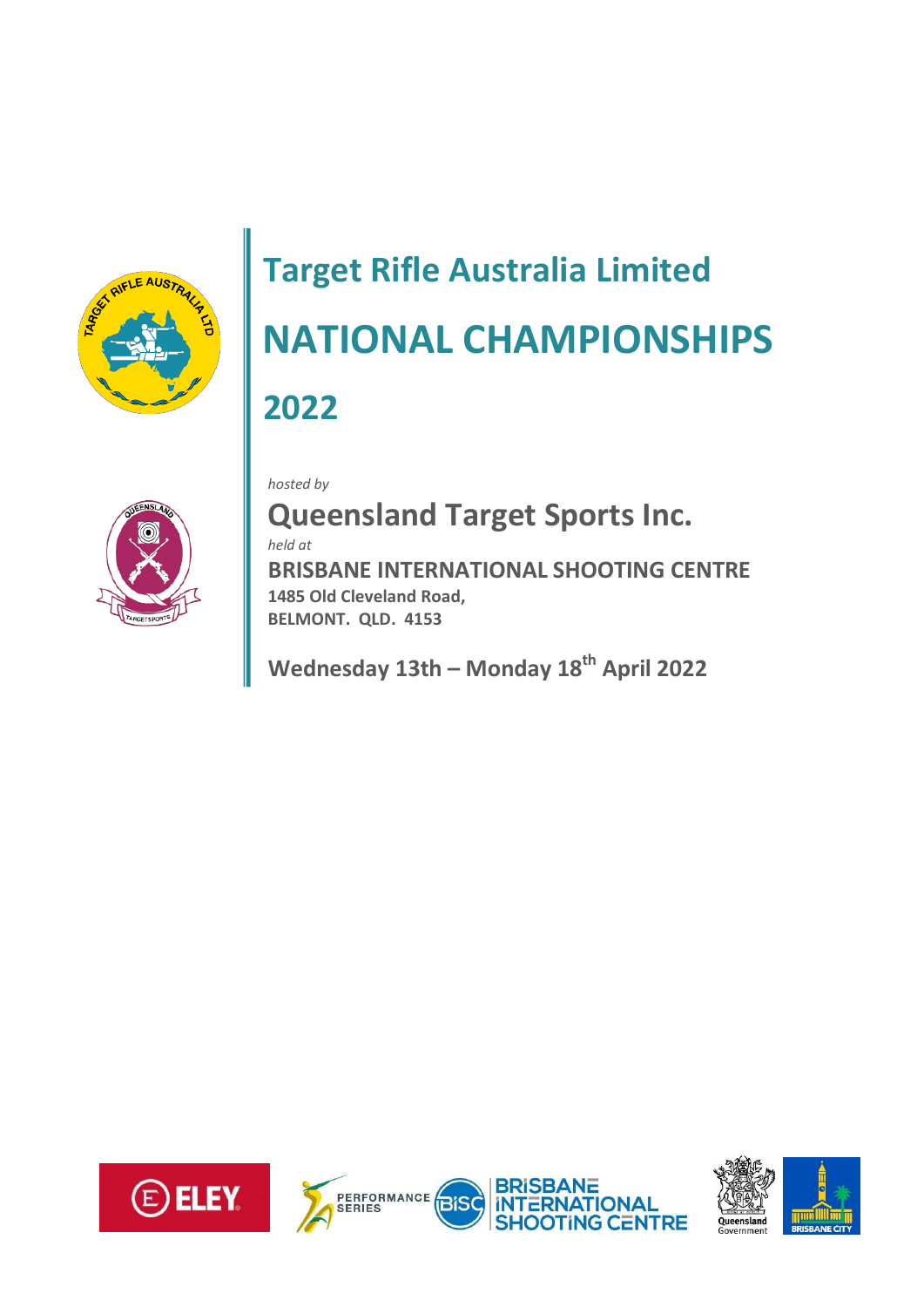

## **TARGET RIFLE AUSTRALIA LTD. NATIONAL CHAMPIONSHIPS - 2022**

hosted by

**Queensland Target Sports Inc. 13<sup>h</sup> – 18nd April, 2022**



## **LETTER OF INVITATION**

Dear Competitor,

Target Rifle Australia Limited and the Nationals Organising Committee, invite you to attend the:

Target Rifle Australia Limited National Championships to be held at the **Brisbane International Shooting Centre**, 1485 Old Cleveland Road, Belmont. Qld. 4153 from  $13^{\text{th}}$  to  $18^{\text{nd}}$  April, 2022.

A requirement is that you must be a financial member of your relevant national shooting federation and hold all relevant licences to enable you to compete.

Please be aware that Licensing Laws vary between the states of Australia and may affect a competitors' eligibility to enter this competition. This is particularly relevant regarding junior competitors.

International visitors will be required to arrange import permits and other required paperwork from the relevant Australian Authority.

We look forward to your participation in our competition.

Chairman, Organising Committee Target Rifle Australia Ltd National Championships - 2022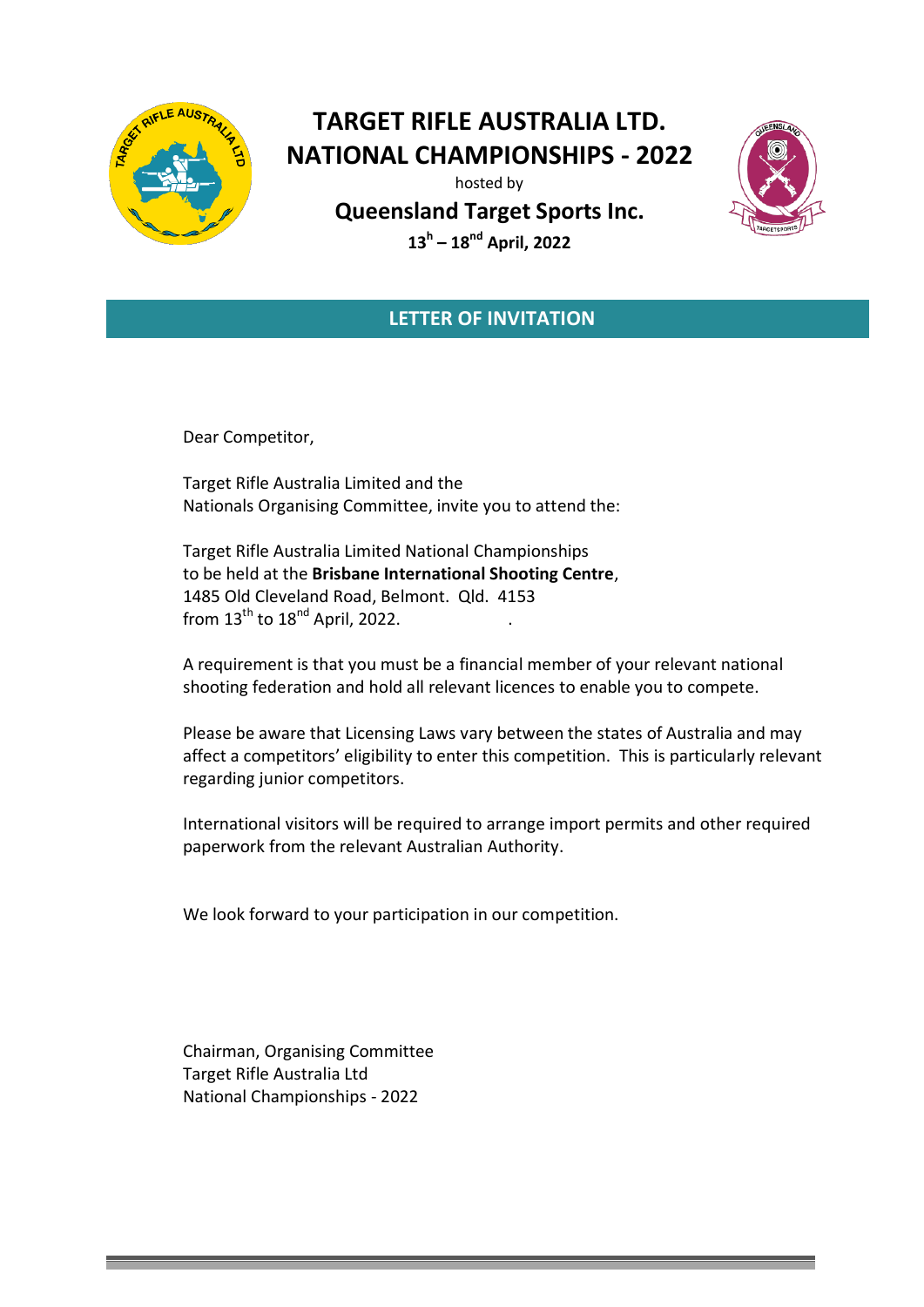## **PROGRAMME OF EVENTS**

| <b>Wednesday 13th</b>     | Arrival, Practice all ranges,<br>Registration, Equipment checks                        | 09:00-16:00             | All Ranges                         |
|---------------------------|----------------------------------------------------------------------------------------|-------------------------|------------------------------------|
| Thursday 14 <sup>th</sup> | 3x40, 3 Positions + WSPS R7 & R8<br>Final Men/JM<br>Final Women/JW                     | 09:00<br>12:00<br>13:30 | 50 <sub>m</sub><br>FH.<br>FH.      |
| Friday 15th               | 10m Air Rifle Men/Women (60 Shots)<br>Final Men/JM<br>Final Women/JW                   | 08:30<br>10:45<br>11:45 | 10 <sub>m</sub><br>FH<br>FH.       |
|                           | WSPS Air Rifle Standing R1, R2, R4<br>*Finals R1, R2, R4                               | 08:45<br>From 10:45     | 10 <sub>m</sub><br>10 <sub>m</sub> |
|                           | <b>Air Rifle Mixed Teams</b>                                                           | 14:30                   | 10 <sub>m</sub>                    |
| Saturday 16 <sup>th</sup> | 50m Prone Championship Men/Jnr Men<br>50m Prone Championship Women/Jnr Women           | 08:30<br>09:45          | 50 <sub>m</sub><br>50 <sub>m</sub> |
|                           | WSPS Prone Mixed R6 SH1 & R9 SH2                                                       | 09:45                   | 50 <sub>m</sub>                    |
|                           | Air Rifle Supported (60 shots - Open)                                                  | 12:15                   | 10 <sub>m</sub>                    |
|                           | 3 Positions Air Rifle (3 x 10 shots Demonstration Event) From 09:45                    | FΗ                      |                                    |
|                           | Open Air Rifle Championship (60 shots)<br><b>State Teams in Conjunction</b>            | 14:15                   | 10 <sub>m</sub>                    |
|                           | Champion of State Champions 10m<br>Open Final                                          | 16:30                   | <b>FH</b>                          |
| Sunday 17st               | TRA 50m Benchrest Day 1 (Open/Graded)                                                  | 08:15                   | 50 <sub>m</sub>                    |
|                           | WSPS Air Rifle Prone R3, R5<br>*Final R3, R5 (See Entry & Competition Conditions)      | 09:30<br>12:00          | 10 <sub>m</sub><br>FH.             |
|                           | Jim Smith Match Day 1 (Open/Graded)<br>Champion of State Champions 50m in conjunction. | 11:45                   | 50 <sub>m</sub>                    |
|                           | <b>EVENING SOCIAL EVENT</b>                                                            | 17:00                   | Club House                         |
| Monday 18 <sup>nd</sup>   | Jim Smith Match Day 2 (Open/Graded)<br>State Teams Matches in conjunction              | 08:15                   | 50 <sub>m</sub>                    |
|                           | TRA 50m Benchrest Day 2 (Open/Graded)                                                  | 11:45                   | 50 <sub>m</sub>                    |
|                           | <b>FINAL AWARDS PRESENTATION WILL BE ASAP AFTER</b><br><b>FINALISATION OF RESULTS</b>  |                         | FH                                 |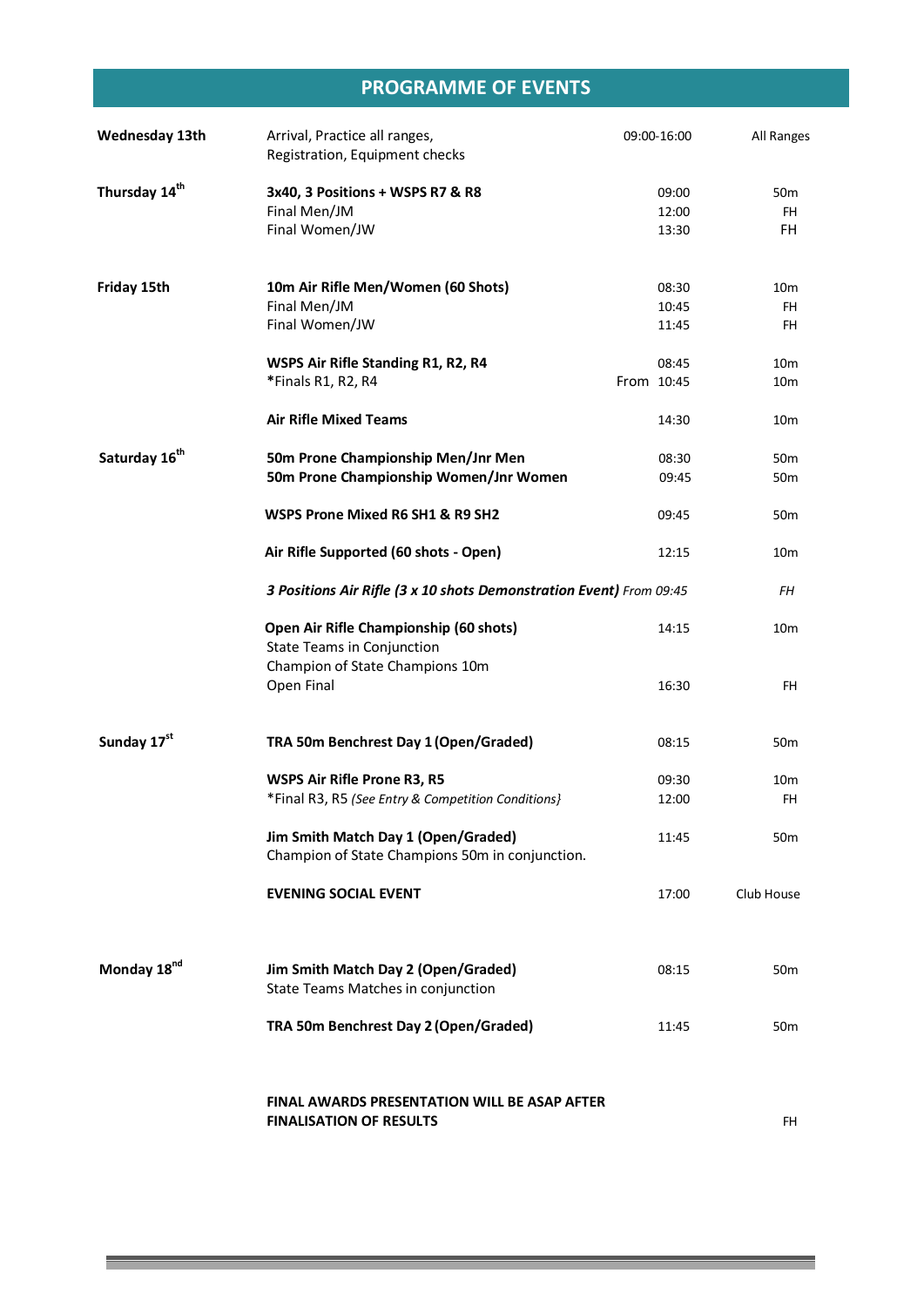# **COMPETITION DETAILS & CONDITIONS**

#### *Venue*

 *All events will be conducted at the Brisbane International Shooting Centre, the venue for all rifle & pistol events at the recent 2018 Commonwealth Games. The range complex is fully equipped with 60 x 50m and 60 x 10m Sius Electronic Scoring targets and Finals Hall.* 

| <b>QTS Organising Secretary:</b> | Robyn Sampson |                                                    |  |
|----------------------------------|---------------|----------------------------------------------------|--|
|                                  | Ph:           | 0459 195400<br>Email: entries @targetsports.org.au |  |
|                                  |               |                                                    |  |

*TRA Technical Delegate:* **Mr. Alex Maranik, NSW.**

#### *Entry & Competition Conditions*

#### **Entries close 31st March, 2022.**

- Practice on arrival day is at shooters own cost.
- Squadding times and finals locations may vary depending on entry numbers and time constraints.
- Late entries only accepted if bays are available and accompanied by Late Fee of \$10.00 per match.
- Entry into grades and all other categories is included in Open Entry Fee.
- **Appropriate squadding arrangements will only be made to enable sharing of equipment if a suitable note is made on the Entry Form and will be dependent on entry numbers.**
- Consideration to provide adequate time between squads for contestants in events running concurrently will be made where possible but cannot be guaranteed.
- **Entries will only be accepted if completed entry form is submitted.**
- The Nationals will be conducted in accordance with ISSF, WSPS & TRA Australian Supplementary Rules.
- **ALL COMPETITORS MUST BE MEMBERS OF TRA OR SIMILAR INTERNATIONAL FEDERATION.**
- **QTS & the TRA Board reserve the right to amend the program at any time if necessary.**
- **Current Membership Registration Cards and Shooters Licences must be presented at time of registration.**
- **The Range Register must be signed every day prior to shooting.**
- Squadding details will be provided at time of registration.
- Shooting mats will be provided.
- Finals for WSPS events will only be held if there are more than 3 entrants in each event.
- There will be music (possibly loud) playing during qualification and finals.

#### *Event Details*

-

| <b>3x40 Three Position:</b>         | Open to both men and women.<br>Men's Final to determine Men's Championship.<br>Women's Final to determine Women's Championship.<br>Open, Men, Women, Junior Categories<br>Open & Junior State Pairs |
|-------------------------------------|-----------------------------------------------------------------------------------------------------------------------------------------------------------------------------------------------------|
| 10m Air Rifle Men/Women:            | ISSF 10m Air Rifle match format.<br>Men/Jnr Men, Women/Jnr Women                                                                                                                                    |
| <b>Open Air Rifle Championship:</b> | Open to both Men/JM, Women/JW. - Graded, Veterans.<br>Open & Junior State Teams in conjunction.<br>Champion of State Champions 10m in conjunction.                                                  |
| <b>3 Position Air Rifle</b>         | Open $-10$ shots in each position $-$ K, P, S.<br>10 min Prep & Sighting, 10 mins Kn/Pr, 15 min Standing – 5 min changeover, 5<br>min sighting between positions.                                   |
| <b>Air Rifle Mixed Teams</b>        | As per ISSF Rules.<br>If you have a partner, please state partner on entry form.<br>No partner? We will find one for you. Random selection.                                                         |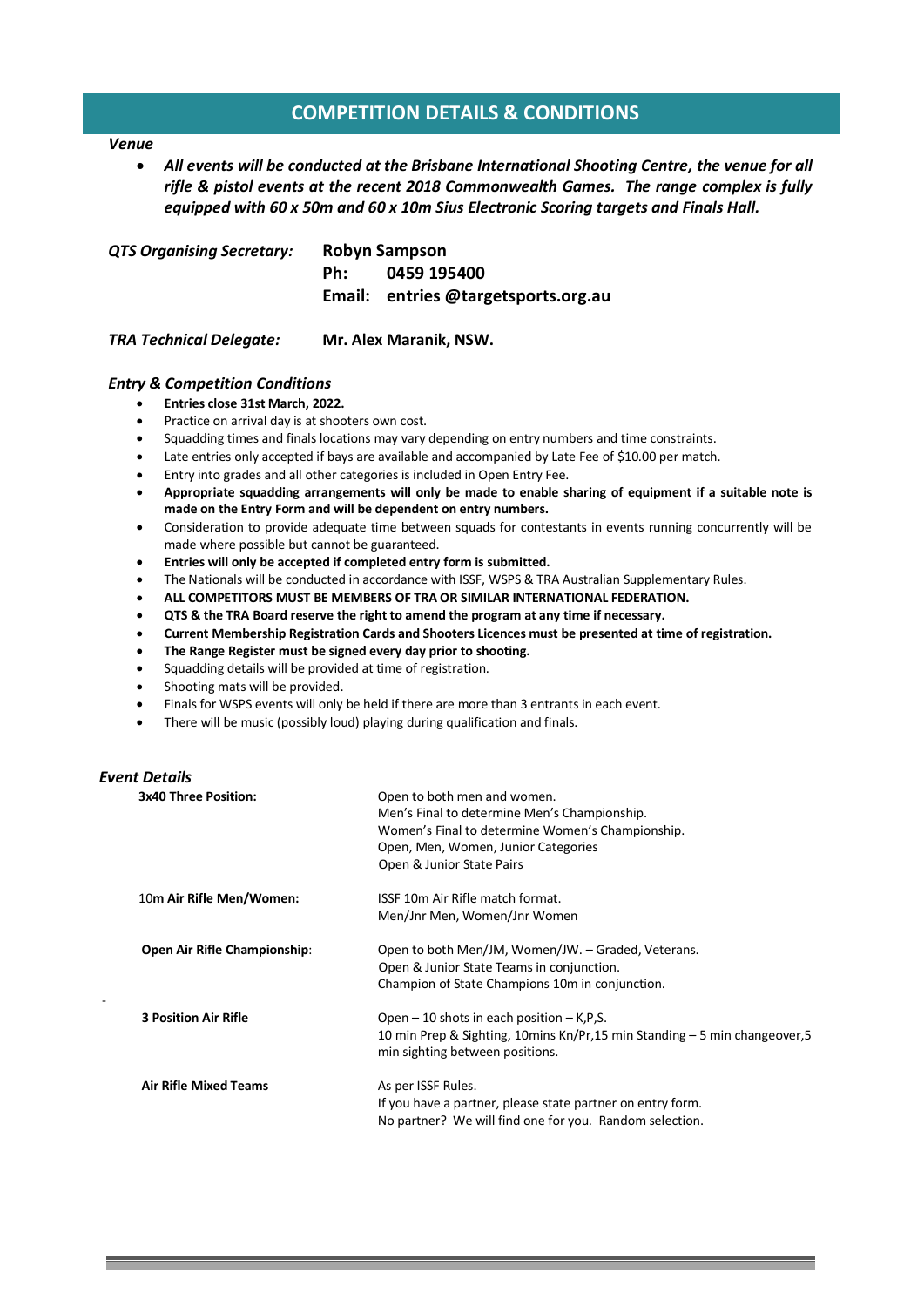| <b>Air Rifle Supported</b>      | 60 shots.                                                                     |
|---------------------------------|-------------------------------------------------------------------------------|
|                                 | Open to all competitors.                                                      |
|                                 | Rules: tra.org.au - documents - rules - TRA Auflage Supported Rifle           |
| <b>50m Prone Matches:</b>       | 50 metre Prone Championship matches - 60 shots.                               |
|                                 | Open to all competitors.                                                      |
|                                 | ISSF 50m prone match format - decimal scoring.                                |
|                                 | Men, Junior Men, Women, Junior Women.                                         |
| <b>Jim Smith Match:</b>         | Open & Graded, 120 shot 50m prone match over 2 days (60 shots each day)       |
|                                 | Match Format - decimal scoring                                                |
|                                 | 60 shot Match timing - 1hr 15mins including unlimited sighters.               |
|                                 | Open, Junior, Veterans.                                                       |
|                                 | Champion of State Champions 50m - Day 1                                       |
|                                 | Open, Women's, Junior State Teams - Day 2                                     |
|                                 | Postal Teams - Day 2                                                          |
| <b>TRA Benchrest 50 metres:</b> | 120 shot Open match shot over 2 days                                          |
|                                 | Open to all classes of rifle as described in Australian Supplementary Rules - |
|                                 | Benchrest.                                                                    |
|                                 | 60 shots each day – Match format as per JS Match.                             |
|                                 | Open, Junior, Open & Junior State Teams – Grades apply.                       |
| <b>WSPS matches:</b>            | as per current WSPS Rules.                                                    |
|                                 |                                                                               |

#### **Entries and squadding advice:**

**Entries are requested by no later than 31st March, 2022. Late entries will only be accepted if space permits**. Entry fee is for entry to Open Events unless stated. Entry to other categories, including grades, is included in Open fee. **Please note**, start times for each squad, may vary depending on the number of squads required.

#### **Firearms Licences, transport, storage and range safety:**

The licence provided by your state will be recognised in Queensland. Please check local requirements for transport & storage of firearms in Queensland at: **www.police.qld.gov.au/programs/weaponsLicensing/** Secure storage for firearms will be available on site.

#### **Trophies, Awards and Medals:**

All awards, medals, certificates & trophies will be presented according to that specified & approved by the TRA Board.

#### **Medal Presentations:**

Presentations will be conducted as soon as possible after the final results being posted in each event.

#### **Gradings:**

 *Entry into graded matches is optional.* Shooters must indicate that they wish to enter the graded matches by entering their scores or grade on the entry form otherwise they **will not** be included in the graded matches.

Grading scores for graded matches at the National Championships are:

| 50m PRONE      |             | <b>50m TRA BENCH REST</b> |           | AIR RIFLE 60   |             | 3 X 40 3P      |             |
|----------------|-------------|---------------------------|-----------|----------------|-------------|----------------|-------------|
| Master         | 593 >       | Master                    | 597 >     | Master         | 590>        | Master         | 1160>       |
| A Grade        | 580 - 592   | A Grade                   | 595 - 596 | A Grade        | $575 - 589$ | A Grade        | 1140 - 1159 |
| <b>B</b> Grade | $566 - 579$ | <b>B</b> Grade            | 585 - 594 | <b>B</b> Grade | 550 - 574   | <b>B</b> Grade | 1060 - 1159 |
| C Grade        | 545 - 565   | C Grade                   | 577 - 584 | C Grade        | $510 - 549$ | C Grade        | 1030 - 1059 |
| D Grade        | $<<$ 545    | D Grade                   | < 577     | D Grade        | < 510       | D Grade        | < 1030      |